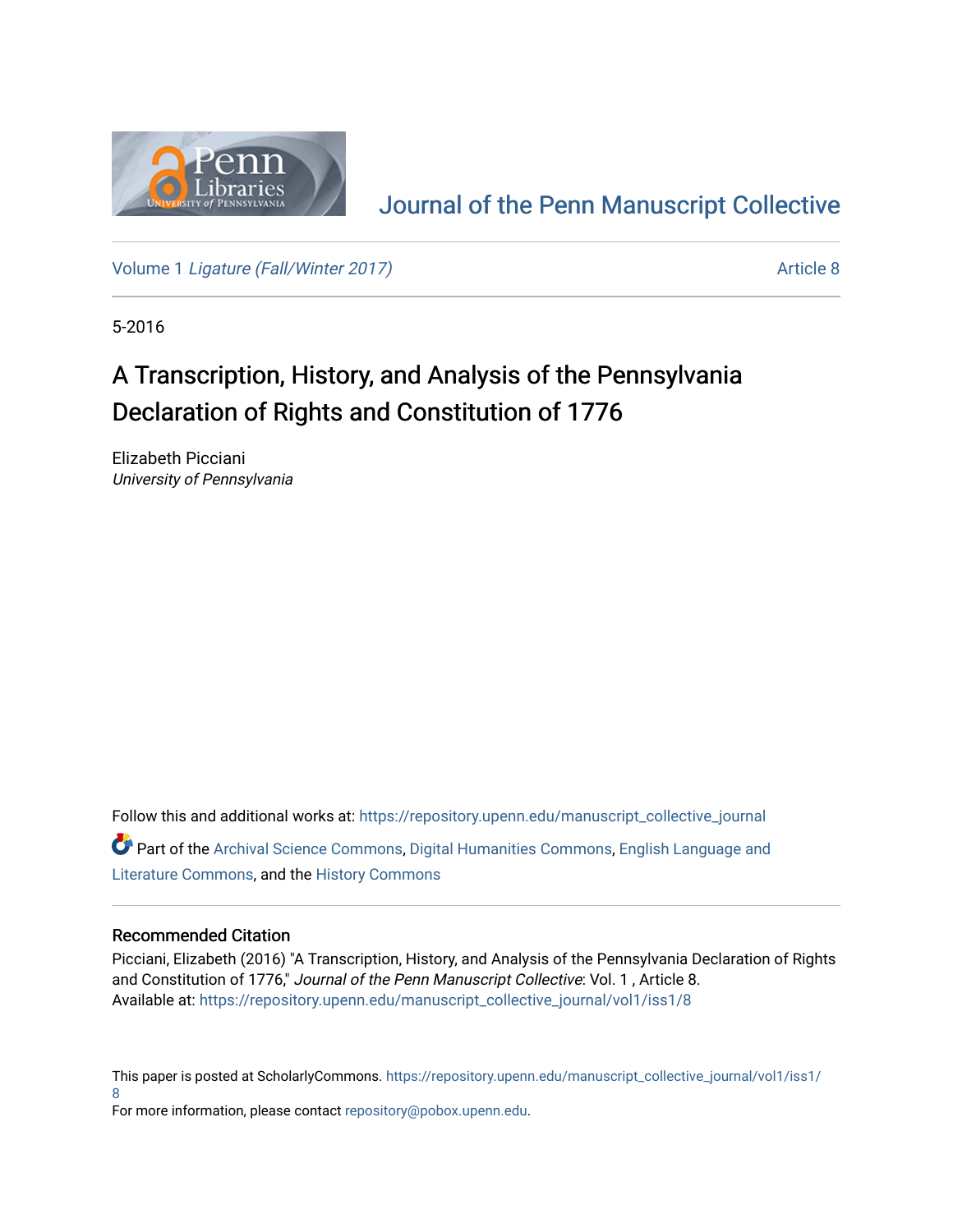### A Transcription, History, and Analysis of the Pennsylvania Declaration of Rights and Constitution of 1776

#### Description

An examination of the editing process of the Pennsylvania Declaration of Rights of 1776 and how this process reflects and influenced both Pennsylvania politics and the American government as a whole.

#### Creative Commons License



This work is licensed under a [Creative Commons Attribution 4.0 License](https://creativecommons.org/licenses/by/4.0/).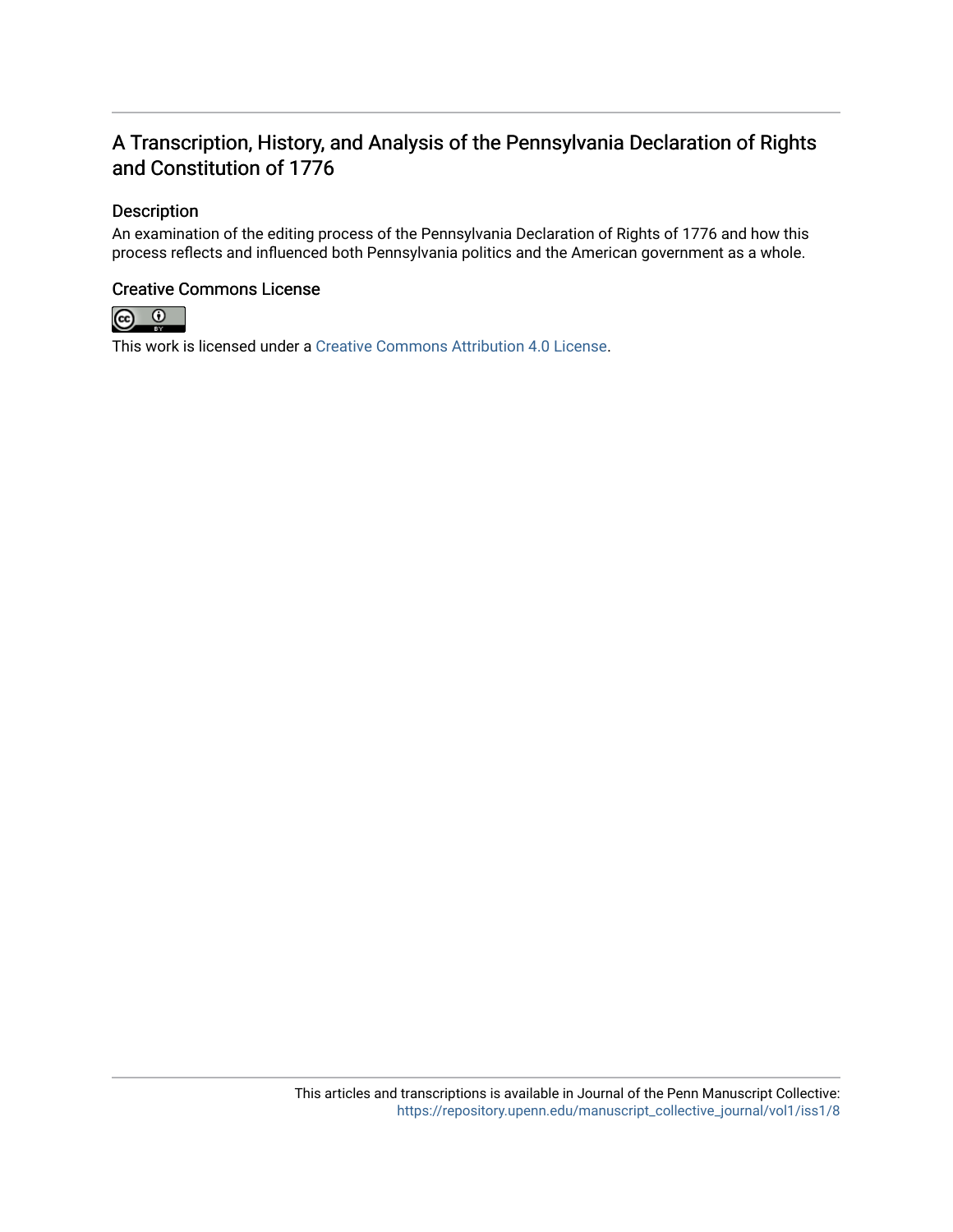#### A Transcription, History, and Analysis of the Pennsylvania Declaration of Rights and Constitution of 1776 By: Elizabeth Ann Naismith Picciani

Professor Peter Stallybrass and Professor Roger Chartier HIST 411.401/ENGL 234.401 Introduction to Print Culture *Word, Phrase, Sentence: Reading, Writing, and Printing in Early Modern Europe* Due: 05/04/2016 University of Pennsylvania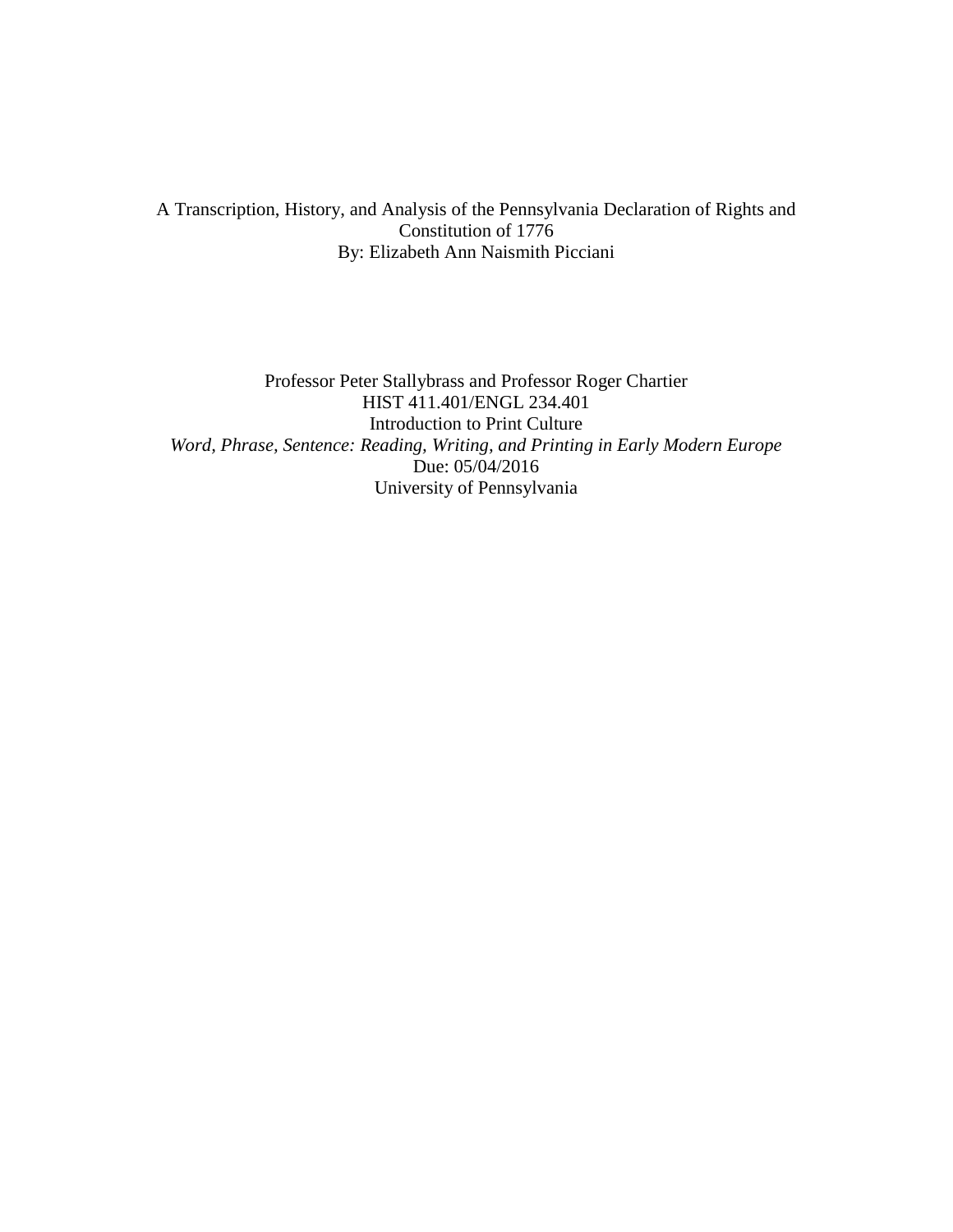Part II: A History and Analysis of the Transcription of the 1776 Pennsylvania Constitution and Declaration of Rights

In the  $21<sup>st</sup>$  century, historian Richard Beeman called the Pennsylvania Constitution of 1776 "the most radically democratic frame of government that the world had ever seen" (273). While arguably true, the excitement of a climactic historical event can often overshadow how it is the result of a gradual accumulation of sequential policies, arguments, and actions. The close examination of original documents reveals the complex processes that enable such notable events to occur. Such investigations often unveil how the very revisions themselves are just as vital as the final product. Similar to writing a novel, edits and rewritings are required before publication. The case is no different for the formulation of the very democratic ideals that serve as the foundation to the current American government. They are the accretion of a gradual development. The Pennsylvania Declaration of Rights in 1776, a part of the Pennsylvania Constitution of 1776, is no exception. Historian J. Paul Selsam wrote in 1936 that, "Although based upon existing documents, the Declaration of Rights was the true expression of the ideals of the American Colonists, and the guarantees contained therein were the product of long and severe experience." In other words, the Pennsylvania Declaration of Rights was indeed unique in many regards but also the product of reflecting upon—both embracing and stepping away from—previous concepts. Vital to its cultivation, like most historical documents, was the editing process when additions and subtractions were made in order to produce what was considered the most accurate reflection of ideals. Included amongst the Pennsylvania Constitution of 1776's edits are the suggestions made by Benjamin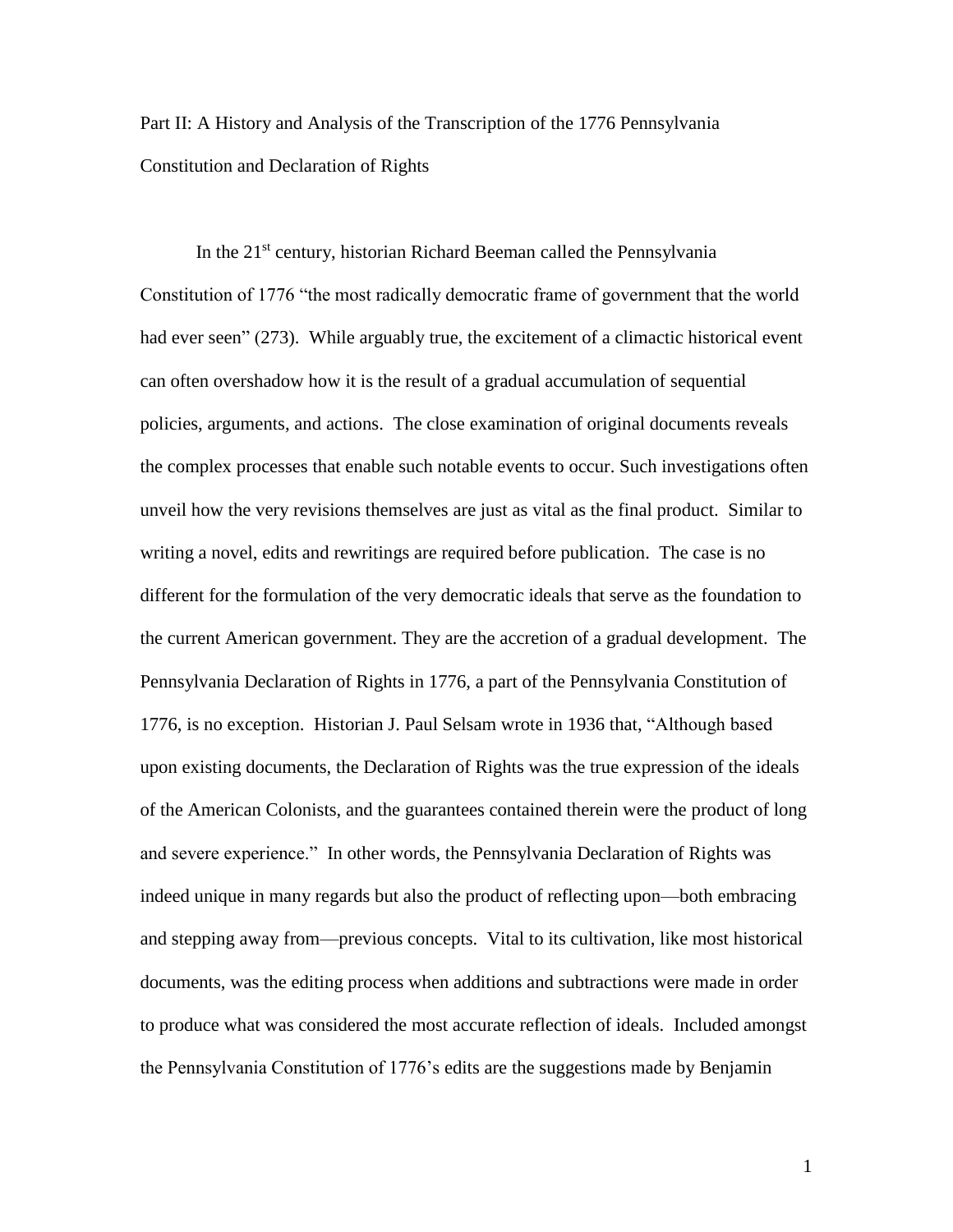Franklin, the convention's president. Analysis of Franklin's own corrections to the Pennsylvania Declaration of Rights in 1776 within a historical context discloses both his desired modifications to the original manuscript and when compared to the final document reveals approvals according to what he chose not to edit; thereby contributing to the process of developing radically democratic policies for both the state of Pennsylvania and the nation's political ideology as a whole.

The Second Continental Congress requested in May of 1776 for each of the colonies to establish governments at the expense of British rule. Some members of Pennsylvania were reluctant to join the rebellion; however, revolutionaries helped to formulate public meetings in order to try to gain support for representatives for a constitutional convention. 1 At the desire of the Continental Congress, the Pennsylvania Constitution of 1776 was formulated in Philadelphia from a meeting that convened on July 15, 1776. John Morris was the secretary, George Ross served as vice president, and Benjamin Franklin was unanimously elected president. The constitution was finally ratified on September 28, 1776. However, the document was not submitted to the people for ratification—a rather ironic concept for such a democratic document—but rather was called a *fait accompli*. It designated Pennsylvania, the "Commonwealth of Pennsylvania." The Pennsylvania Constitution of 1776 was born out of arguments against legal and political thought with England in addition to rising philosophical principles of the time, including works from those such as John Locke, Thomas Paine,

[dictionary.thefreedictionary.com/Pennsylvania+Constitution+of+1776](http://legal-dictionary.thefreedictionary.com/Pennsylvania+Constitution+of+1776)

<sup>1</sup> For more on a general historical background, see *West's Encyclopedia of American Law, edition 2*. S.v. "Pennsylvania Constitution of 1776." Retrieved May 3 2016 from [http://legal-](http://legal-dictionary.thefreedictionary.com/Pennsylvania+Constitution+of+1776)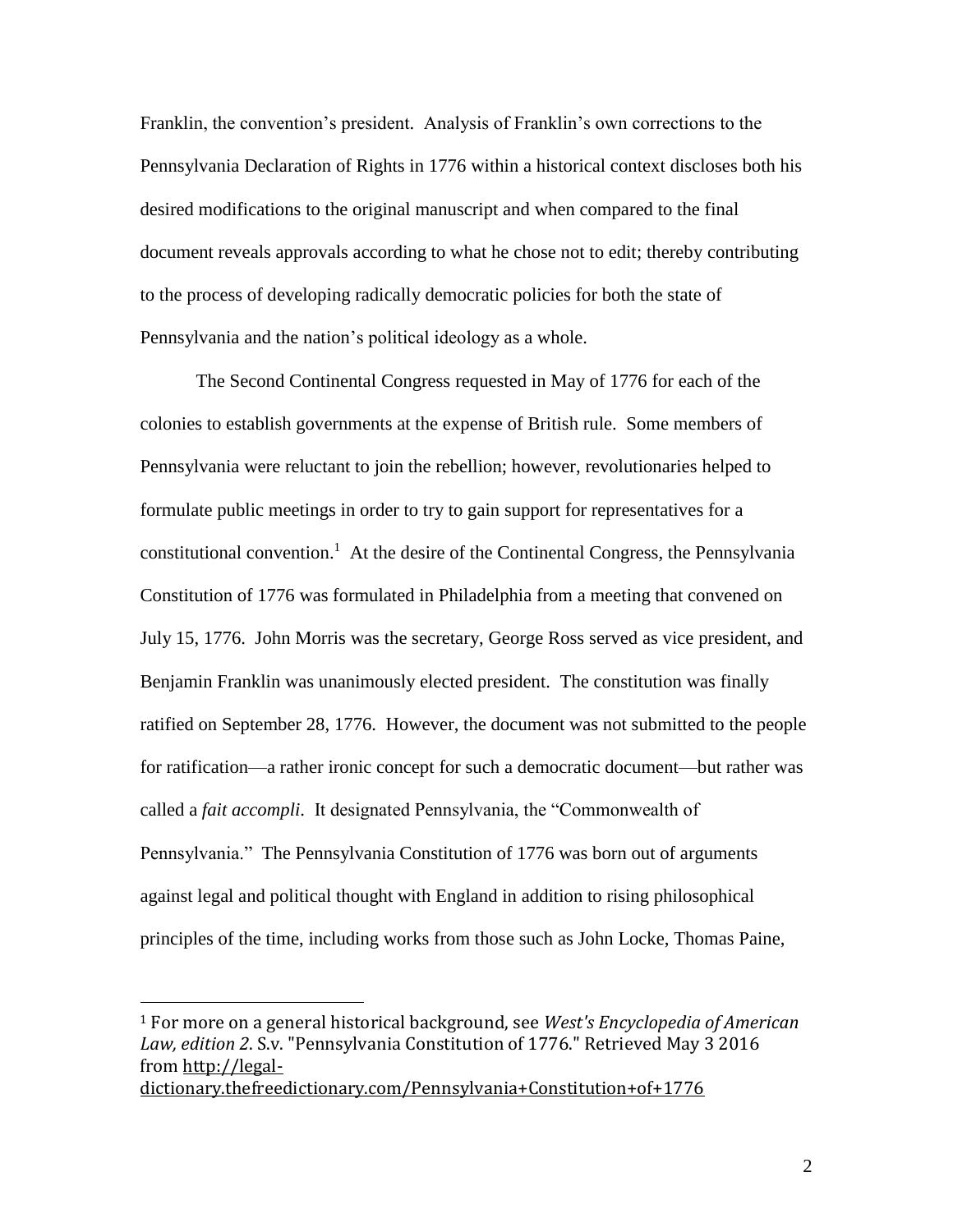John Adams, Milton, Hume, Montesquieu, and documents such as the Declaration of Rights of 1774, the Declaration of Rights of the Stamp Act Congress, and the Virginia Declaration of Rights (Selsam 170 and 176). Amongst those who worked on its drafting were David Rittenhouse, Timothy Matlack, Dr. Thomas Young, John Jacobs, James Cannon, and of course Benjamin Franklin. Although Benjamin Franklin was elected president of the committee that assembled, it has been stated that his role was more "passive" due to quantity of other projects he was working on at the time (Beeman 273). The meeting, at its greatest attendance, had thirty-six men which was not only much smaller than the Constitutional Convention of almost one hundred members, but was diverse compared to conventional criteria (Beeman 273). They broadened acceptance of men from previous customs of high economic and educational standing. Thomas Smith, an attendee who criticized the new approval of lower socioeconomic backgrounds during the constitution meeting stated, "seems to be this: that any man, even the most illiterate, is as capable of any office as a person who has had the benefit of education" (Beeman 273). It is likely that such diversity in the membership is reflected in the document's ideals.

Five other states developed constitutions but Pennsylvania's was profoundly unique. Previously, the only people given the right of suffrage were men who owned land (or a large amount of moveable property), but the Pennsylvania Constitution of 1776 allowed any man who paid his taxes the ability to vote.<sup>2</sup> This notion is understandable within the spirit of William Penn who in the province's first legal code said that men who

<sup>2</sup> For more brief information contextualizing how this was radical from previous requirements for voting, see McCurdy, John Gilbert. "The Origins of Universal Suffrage: The Pennsylvania Constitution of 1776".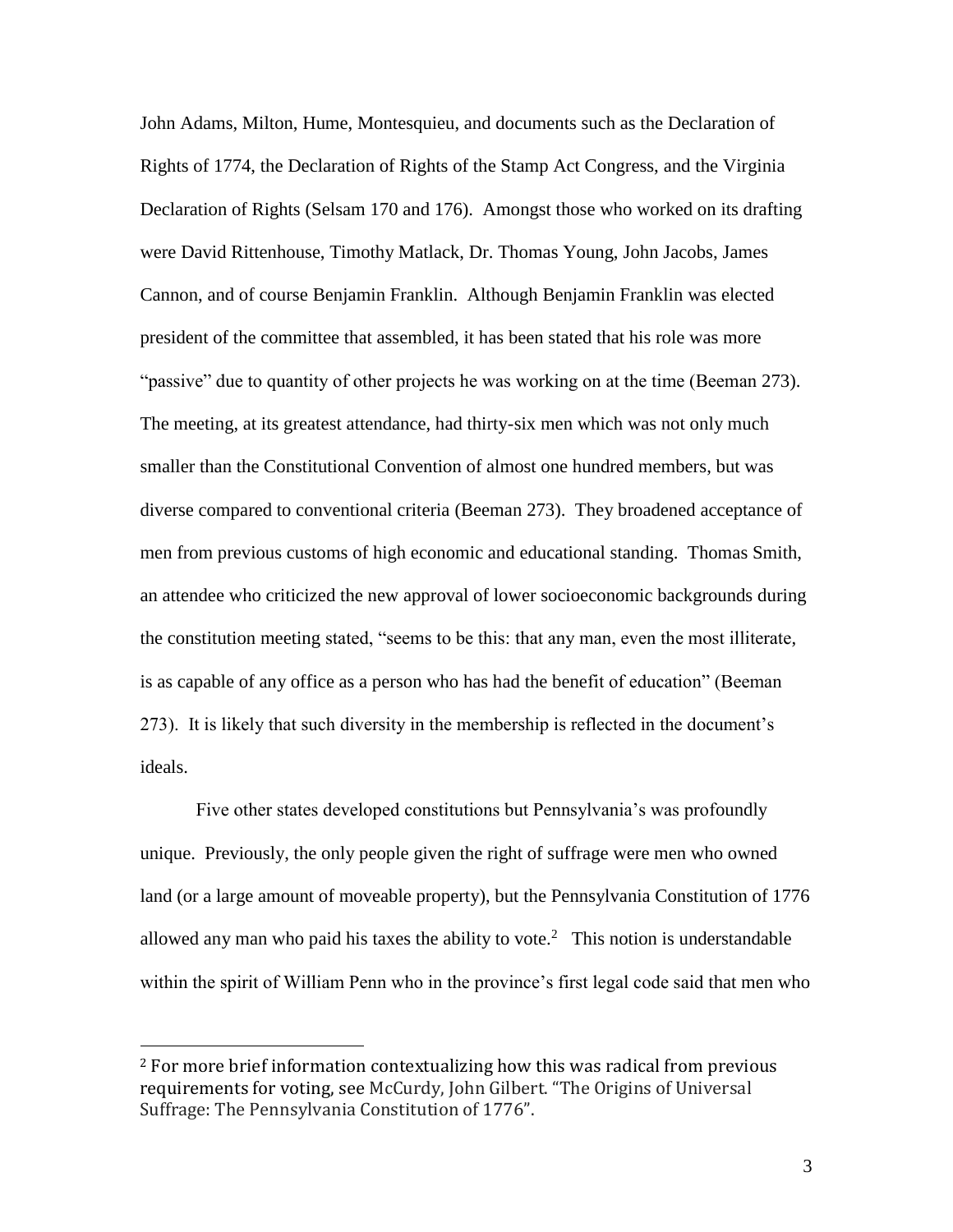owned 100 acres of land or were residents who paid taxes were able to vote (McCurdy 2008). The mere requirement of twenty-one years of age, year-long residence, and tax paying, opened suffrage to include the current influx of German immigrants (McCurdy 2008). Some contemporary historians estimate that this allowed 75% of rural and 90% of urban men at the time to vote (McCurdy 2008). Interestingly, it also states that bills cannot be passed until they are published for the general public's reading. Perhaps most unique, new amongst the states, was that it formed a unicameral legislature. There was no longer an upper house of assembly. Furthermore, there was a twelve-member council (instead of having a governor) with a rotating president who needed council majority approval in matters. Judges could remain for seven years but also be revoked at any time. Thus, executive power was restricted. Historian Richard Beeman accredits a lot of this ideology as an accumulation of the "rapidly growing economic, ethnic, and religious diversity of both the colony and its capital city [which] were undermining their ability to keep that oligarchy in place" (274). Although the Constitution's proposed frame of government would go on to be vastly modified for the next constitution in 1790, the ideas stated in the Declaration of Rights would remain largely intact.

The 1776 Declaration of Rights would become influential for the federal bill of rights<sup>3</sup> written by James Madison in 1791. Many aspects of the original 1776 document still remain in the current Pennsylvania Constitution today. "The reader may want to reevaluate the common view that a Bill of Rights was the invention of George Mason and James Madison. One learns that such a listing went into Pennsylvania's Constitution in

<sup>3</sup> For more information on how it contributed to the United States Bill of Rights, see "Pennsylvania's Contributions to the Bill of Rights" by Rodger C. Henderson in Crist et al. *Pennsylvania and the Bill of Rights.* 1990.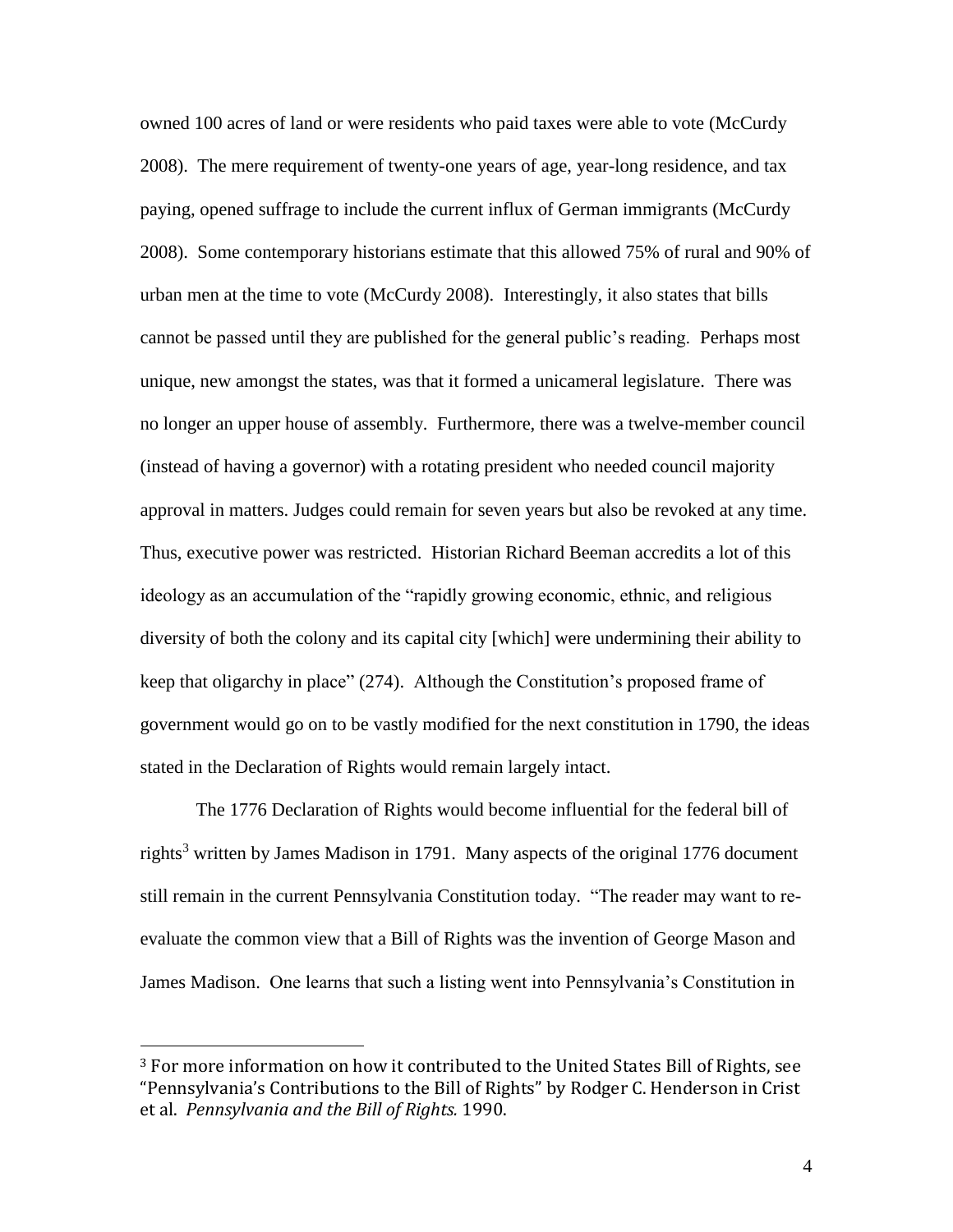1776 and that Robert Whitehill in 1787 attempted to add a Bill only to be defeated by the nationalists. Madison was opposed in 1787 to that which he supported three years later. Pennsylvania's contribution was crucial; probably primary" (Crist vii). The Pennsylvania Declaration of Rights of 1776 was likely influenced both by Pennsylvania's historic Quaker ideals as well as the Virginia Declaration of Rights ratified in June of that same year.

By turning to the document itself, while simultaneously placing it into its historical context, one can see how innovative it truly was. The Pennsylvania Declaration simultaneously related, and also stepped away from, the famous Virginia Declaration of Rights which was written that previous May by George Mason. For example, the Pennsylvania Declaration of Rights does not mention cruel and unusual punishments, while the Virginia Declaration does. In Section Fifteen, the Pennsylvania Declaration of Rights states, "all men have a natural inherent right to emigrate from one state to another that will receive them," however, such a statement or recognition of emigration is absent from the Virginia Declaration of Rights. Virginia, unlike Pennsylvania, advocated for the distinct separation of the executive, legislative, and judicial powers (Selsam 179). Additionally, Pennsylvania did not mention excessive fines like Virginia did (Dumbauld 328). Pennsylvania, however, mentioned some rights that Virginia did not, including: the right of the people of the state to govern internal police in section Three, being head by counsel for crimes in section Nine, and the ability to forgo military service for payment (Dumbauld 328). Perhaps most different from Virginia's, is Pennsylvania's section Sixteen, which will be discussed further later.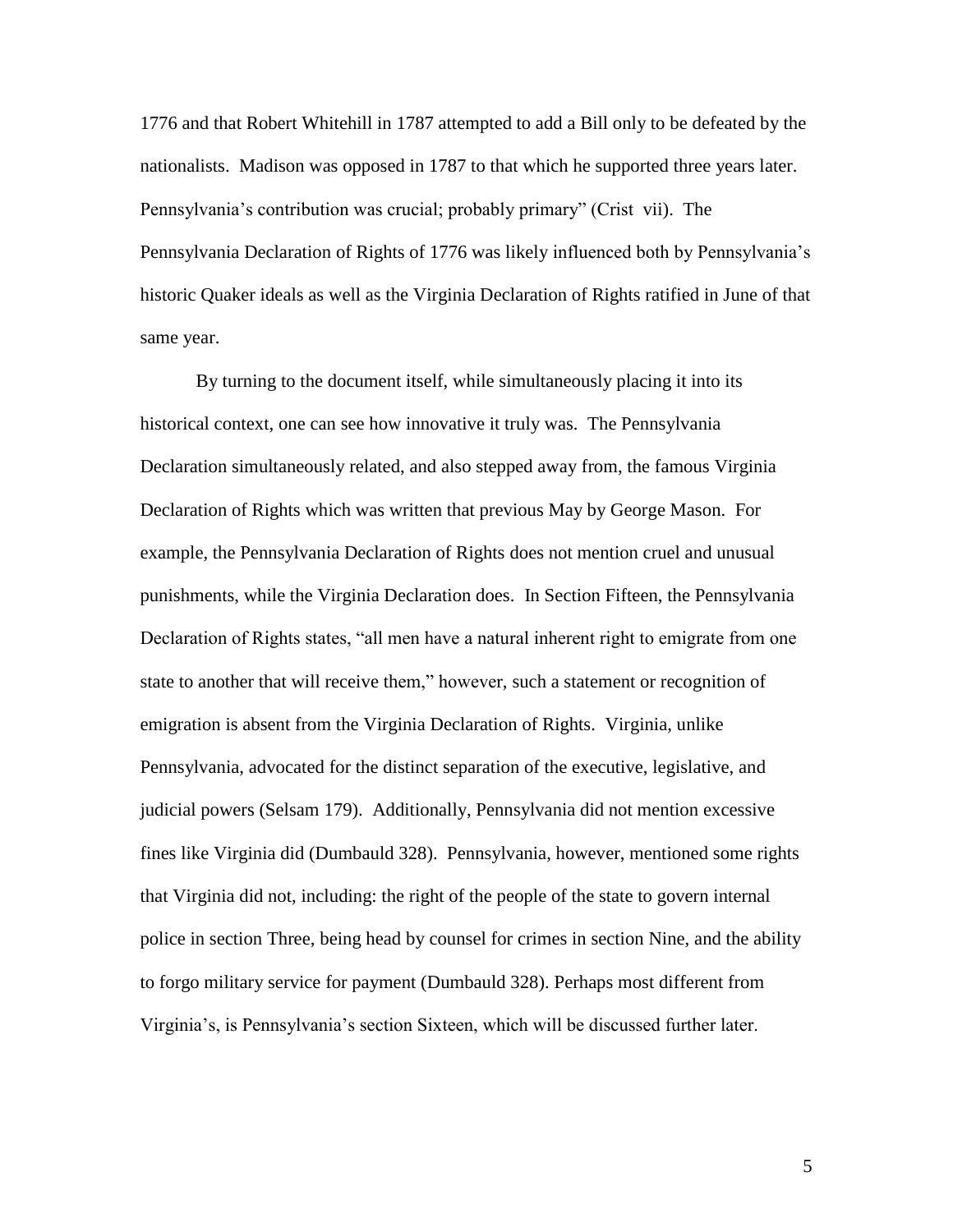Written in section Two of the Declaration of Rights is an allowance of religious freedom:

That all men have a natural and unalienable right to worship Almighty God according to the dictates of their own consciences and understanding: And that no man ought or of right can be compelled to attend any religious worship, or erect or support anyplace of worship, or maintain any ministry, contrary to, or against, his own free will and consent: Nor can any man, who acknowledges the being of God, be justly deprived or abridged of any civil right as a citizen, on account of his religious sentiments or peculiar mode of religious worship: And that no authority can or ought to be vested in, or assumed by any power whatever, that shall in any case interfere with, or in any manner control, the right of conscience in the free exercise of religious worship.

The above statement means that citizens do not have to take an oath of belief and can not be "deprived" rights due to their religion. This freedom of religion is not an entirely new idea, in that many of the same sentiments were expressed in William Penn's Charter of Privileges written in 1701 (Selsam 180). However, it did require to "profess to believe in Jesus Christ" in order to serve the Government.<sup>4</sup> Later the Constitution requires legislature members to declare belief in the Old and New Testament (Dumbauld 329). Other than Pennsylvania, only Delaware gave equality to Catholics too; moreover, Delaware and Rhode Island in regards to all Protestants (Selsam 181). Thus, Pennsylvania's religious stance was exceptionally novel.

<sup>4</sup> Transcription of Penn's Charter of Privileges taken from: [http://avalon.law.yale.edu/18th\\_century/pa07.asp](http://avalon.law.yale.edu/18th_century/pa07.asp)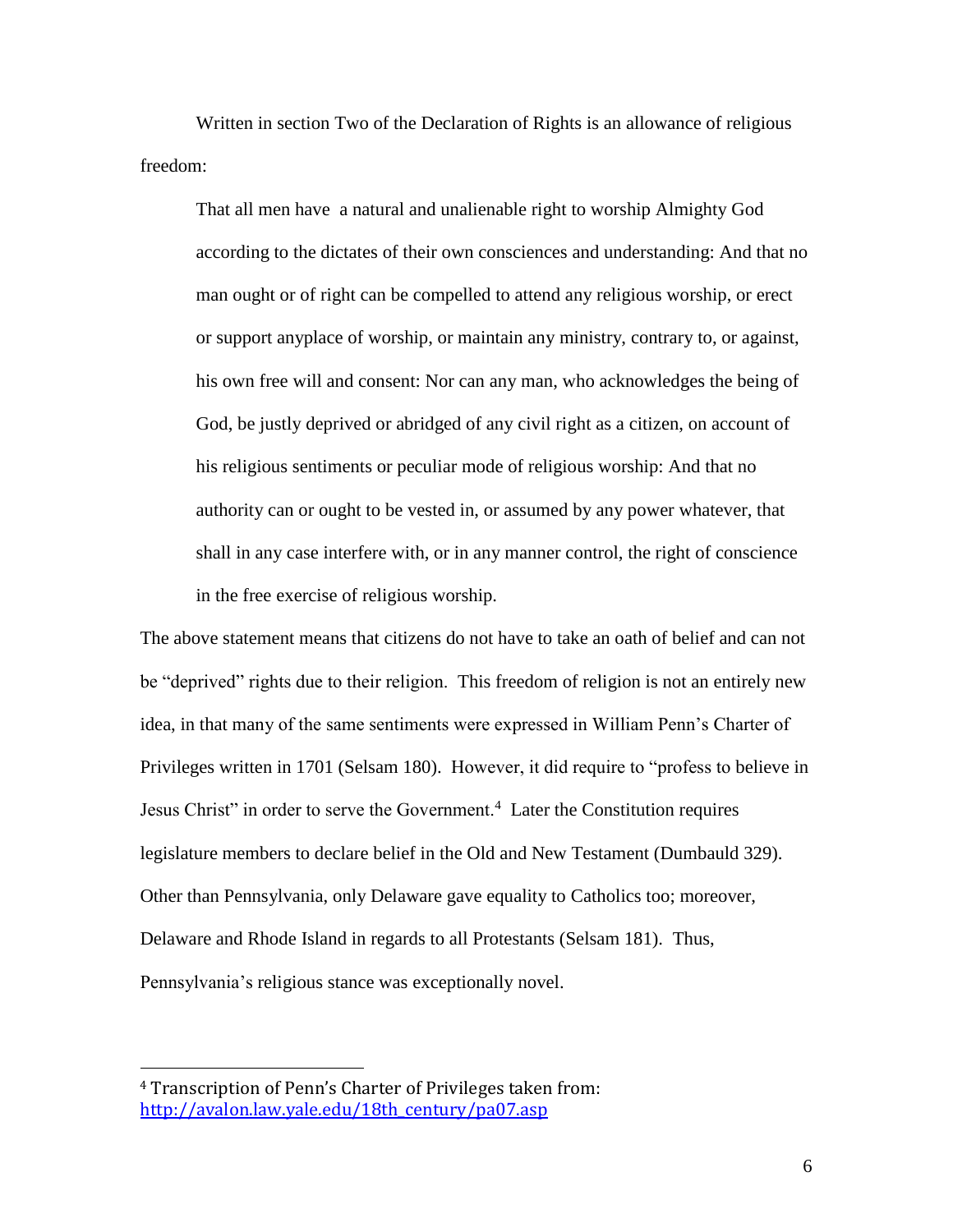The Declaration of Rights within the Constitution of 1776 expanded freedom of expression by declaring rights of speech and the press. This freedom is explicitly expressed in section Twelve, which states, "people have a right to freedom of speech, and of writing and publishing their sentiments; therefore, the freedom of the press ought not to be restrained." This statement's same spirit is maintained today in the  $21<sup>st</sup>$  century. "Taken together these provisions made Pennsylvania the flagship of free expression in the early Republic," and although notions of the free press preceded, Pennsylvania "was the first constitution to protect 'freedom of speech and of writing'" (Kreimer 15).

Other notable rights included in the Declaration are sections Nine, Ten, and Thirteen. Section Nine establishes that a man has a right to a jury and "to be heard by himself and his council." Section Ten protects peoples' "houses, papers, and possessions free from search and seizure" without warrant. Section Thirteen laid the foundation for the "right to bear arms." However, what is missing from the Declaration is equally important to consider. There is no mention of *ex post facto* laws or addressing attainder working corruption of blood, both of which are points subsequently addressed in the revised Constitution of 1790 (Selsam 182).

When one considers Franklin as a polymath and also that he presided over the Constitutional Convention of Pennsylvania, it is exciting that we have a copy of Franklin's own handwritten corrections of the Declaration of Rights. In May of 1775, Franklin had just been elected as a delegate to the Second Continental Congress. In 1776, at seventy-years-old, Franklin remained extremely active. In June, the Continental Congress appointed Franklin to be a member of the organization to draft the Declaration of Independence. At the end of September, Franklin was appointed to serve as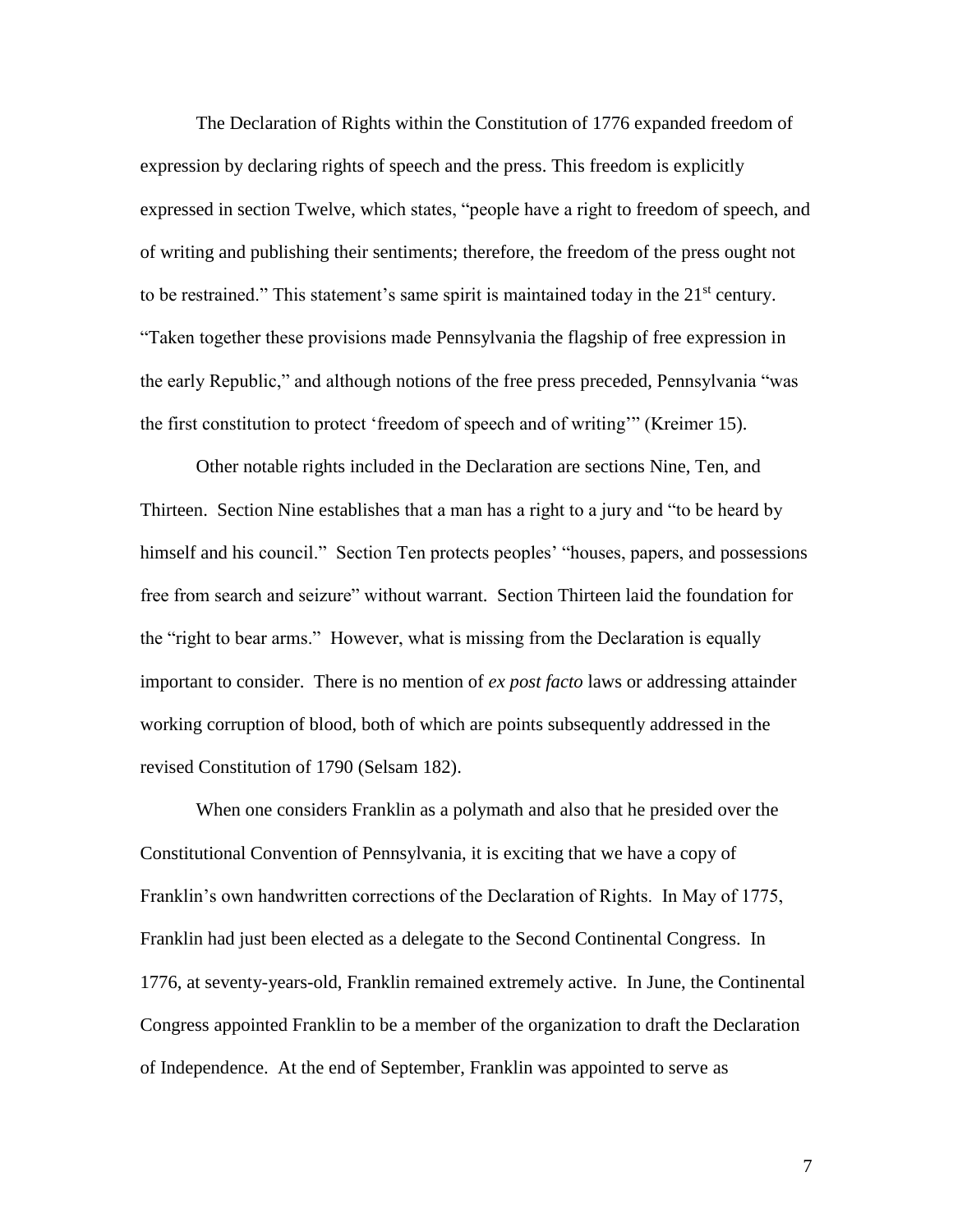commissioner to France by the Continental Congress from which point he traveled. This biographical context serves to demonstrate Franklin's dynamic and busy role outside of merely the Pennsylvania Constitution. However, his contributions via handwritten edits were nearly all incorporated into the final document.

Before even examining content, inspection of the physical document provides its own discernments. First, Franklin's edits are handwritten, typically in the margin or occasionally above the printed sentences. The sentences themselves have a small space in between the lines where edits can be denoted. Franklin chooses to cross out those lines that he does not agree with rather than other options, such as placing a box around them so that they can be read or possibly further revised later. There is approximately a oneinch margin on the right and left hand-side of the document where Franklin is able to place some of his notes. The margin's substantial yet comparatively smaller size to other documents in the process of being edited during the time period signifies that the Declaration was likely nearing completion. The fewer edits that are predicted to be necessary, then the smaller the margins are provided to accommodate them.

Examination of Franklin's own edits provides insight into the president of the committee's approvals and disapprovals. Overall, nearly all of Franklin's edits were maintained in the final Declaration of Rights. From the beginning, in section One which lays the foundation for the right to life, liberty, property, and the pursuit of happiness—Franklin has no edits, and the sentence was maintained verbatim in the final copy. This lack of edits likely illustrates that both Franklin and the committee were in agreement about this opening statement.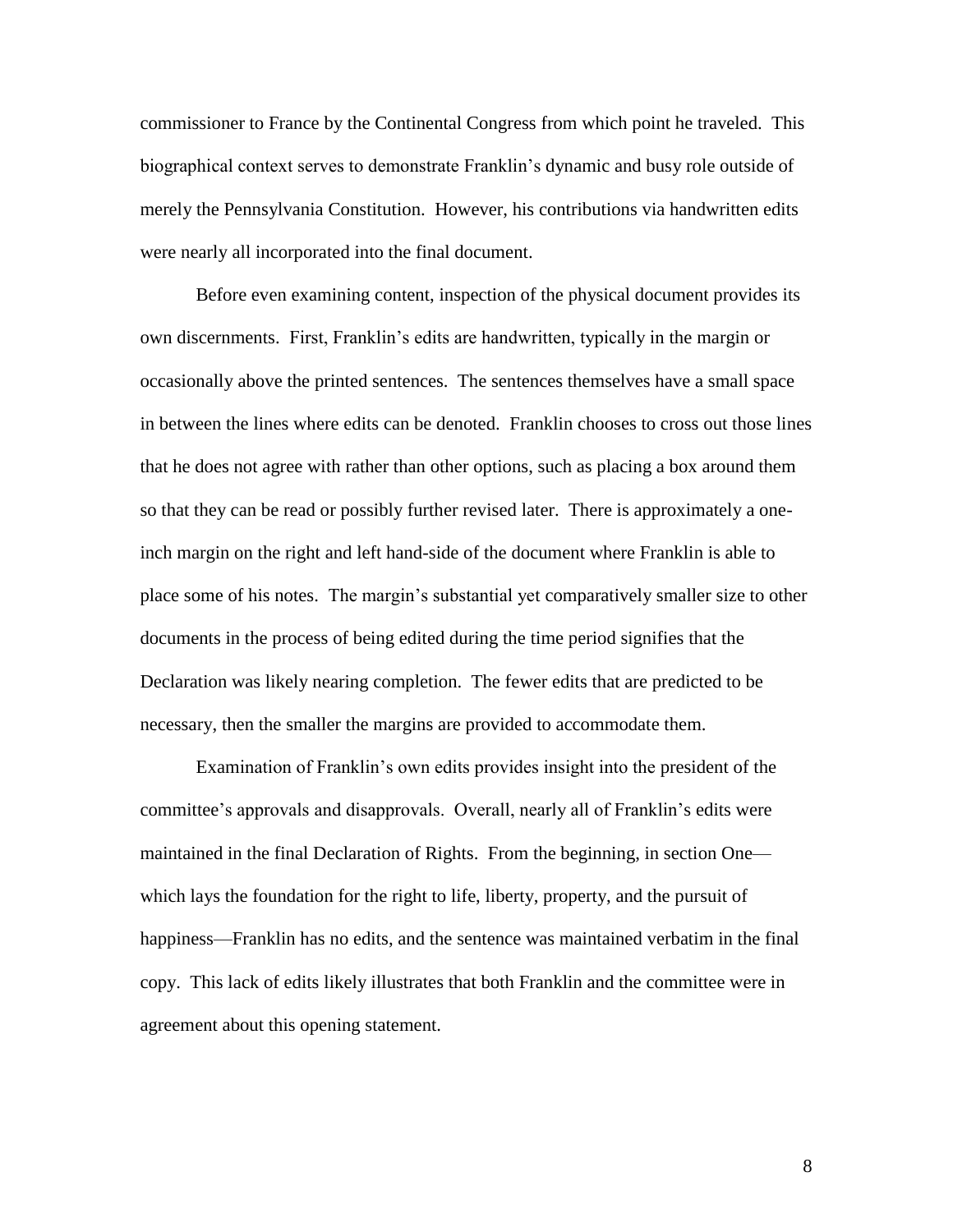Section Two, however, had multiple edits by Franklin, most of which are simple rewordings and everything was incorporated into the final edition. Franklin included the addition of "erect" to "no man ought or of right can be compelled to attend any religious worship, or erect or support any place of worship…" thereby expanding the notion of religious freedom not only to attendance of worship but the very physical establishment of building its institutions. Though not in section Two, all Assembly members had to give an oath to God, the Old and New Testament (Selsam 180). In a letter years later, Franklin reveals that he wishes this part were "omitted":

[I] had opposed the clause; but being overpowered by numbers, and fearing more might in future times be grafted on it, prevailed to have the additional clause, 'that further or more extended profession of faith should ever be enacted...the evil of it was the less, as no inhabitant, nor any officer of government, except the members of Assembly, was obliged to make that declaration (Selsam 180)<sup>5</sup>.

However, the Constitution was also termed in the  $21<sup>st</sup>$  century as "one of the first enactments of the principle of religious liberty of this continent" (Selsam 179). William Penn was tolerant; however, Catholics could not old office since they had to swear against transubstantiation, saints, and Popish Mass (Selsam 179). Nonetheless, now section Two opens up the freedom of worship.

Sections Three and Four are maintained verbatim without edits from Franklin. However, it is interesting to note that section Four outlining the right that "all power being originally inherent in, and consequently, derived from, the people" is the only of

<sup>5</sup> Found in Selsam's *The Pennsylvania Constitution of 1776*, who acquired it from Franklin's *Works*, Sparks ed., X, 134. Letter to a friend in England, written in Passy, August 21, 1784.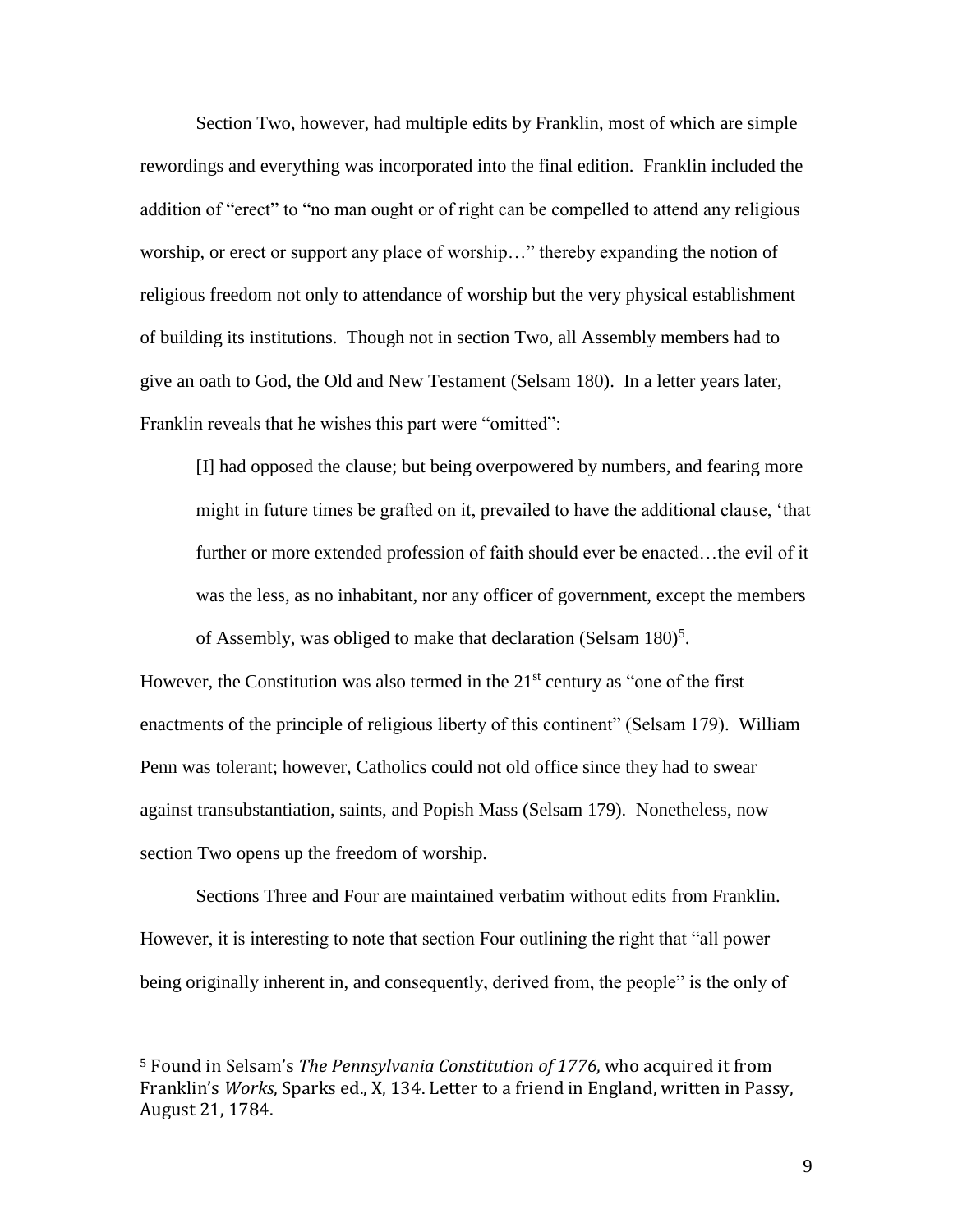Sixteen sections not to have a corresponding provision in a subsequent Constitution, namely the Pennsylvania Constitutions of 1790, 1838, or 1874.<sup>6</sup>

In section Five, Franklin edits "Majority" to "community," so that it reads, "reform, alter, abolish government in such manner as shall be by that community judged most conducive to the public weal." This change from the majority to the general community interestingly allows for more ambiguity surrounding the circumstances necessary to abolish or reform government. In section Six, Franklin takes away the sentence, "return them into that Body from which they were originally taken," which would have allowed the people to not only reduce public officers' station but also return them to their previous position. Franklin adds one simple word to section Seven, but it arguably drastically altered its meaning. What originally read, "That all Elections ought to be free, and that all Men having an evident and permanent and common Interest with, and Attachment to, the Community, have a Right to elect Officers, or be elected into Office," became, "That all Elections ought to be free, and that all *free* Men having an evident and common Interest with, and Attachment to, the Community, have a Right to elect Officers, or be elected into Office." This addition places a modifier to "men," requiring that they have to be "free" in order to have a right to elect officers or be elected into office. However, by deleting the word "permanent" from the sentence, he enables individuals to have wavering "interest" with the community.

Section Eight contains some of the most substantial differences between Franklin's manuscript copy and the final version. The final document states at the

<sup>6</sup> According to my transcription of the 1776 transcription compiled by the Legislative Reference Bureau under the direction of Robert L. Cable (see works cited and provided copy).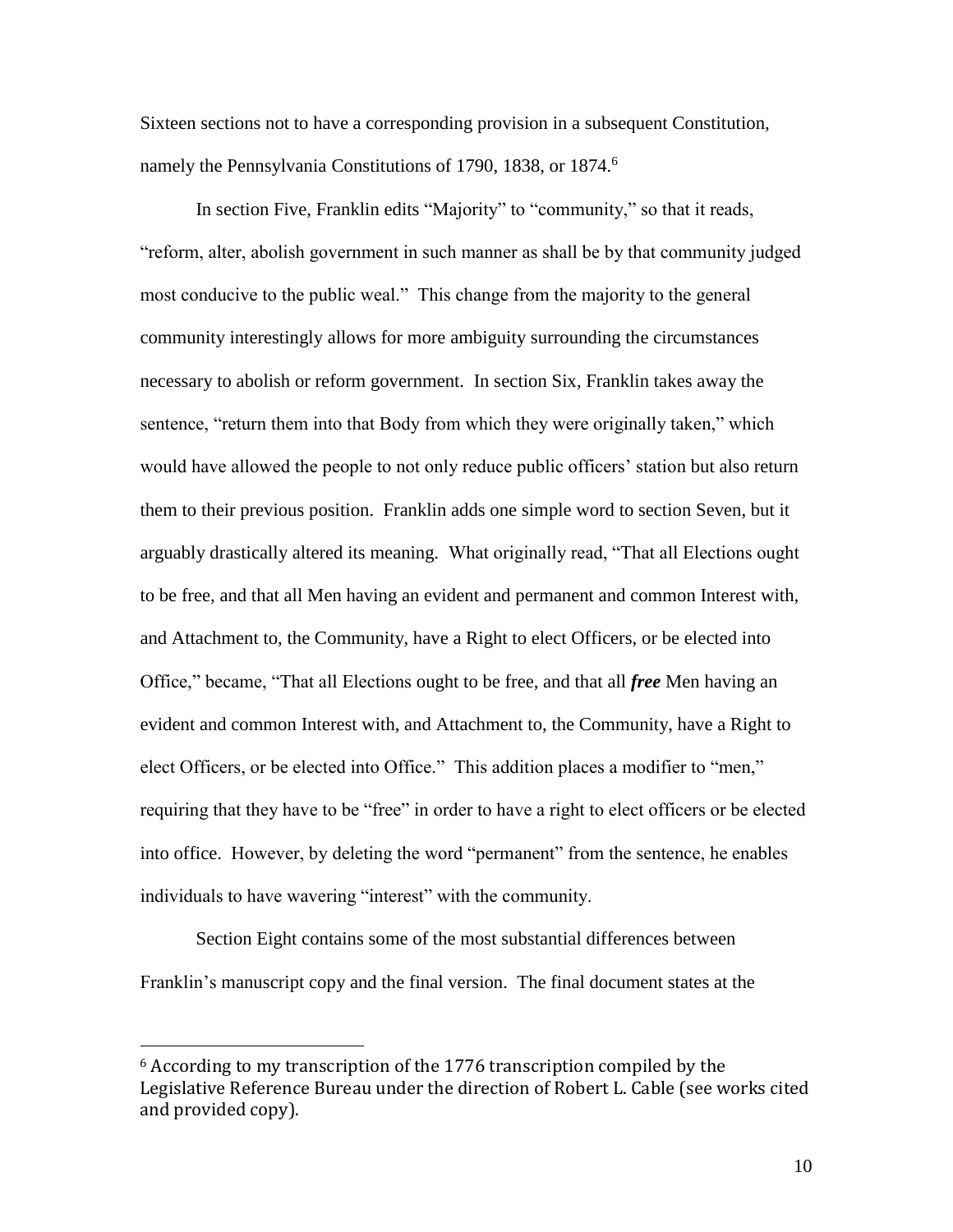beginning of section Eight: "That ever member of society hath a right to be protected in the enjoyment of life, liberty and property, and therefore is bound to contribute his proportion towards the expence of that protection, and yield his personal service when necessary, or an equivalent thereto: But no part of a man's property can be justly taken from him…" whereas Franklin's version merely reads, "That all private Property, being protected by the State, ought to pay its just Proportion towards the Expence of that Protection, but no Part of a Man's Property can be Justly taken from him…" While perhaps Franklin did approve of the final version, it was not his addition according to these edits. Moreover, the final version of section Eight requires more service of the citizen, to be willing to "yield his personal service when necessary." Furthermore, Franklin added "justly" to "justly taken from him," which was maintained in the final version but is a very subjective word as to what circumstances would constitute a "just" removal of one's property.

Once again, in section Nine, Franklin makes a minor correction that has larger consequences upon further inspection. The original manuscript reads, "That in all Criminal Prosecution a Man hath a Right to be head by Council…" to which Franklin altered to, "That in all Prosecutions for Criminal Offences a Man hath a Right to be heard by himself and his Council." Franklin's edits were retained. His minor inclusion of "himself and his" means that the man has more agency in expressing his own voice when facing criminal charges, rather than merely being represented for.

Sections Ten, Eleven, Twelve, Thirteen, and Fifteen were barely (e.g. inserting "of") altered by Franklin and the wording was upheld in the final Pennsylvania Constitution of 1776. However, even no edits reveal Franklin's position. By not editing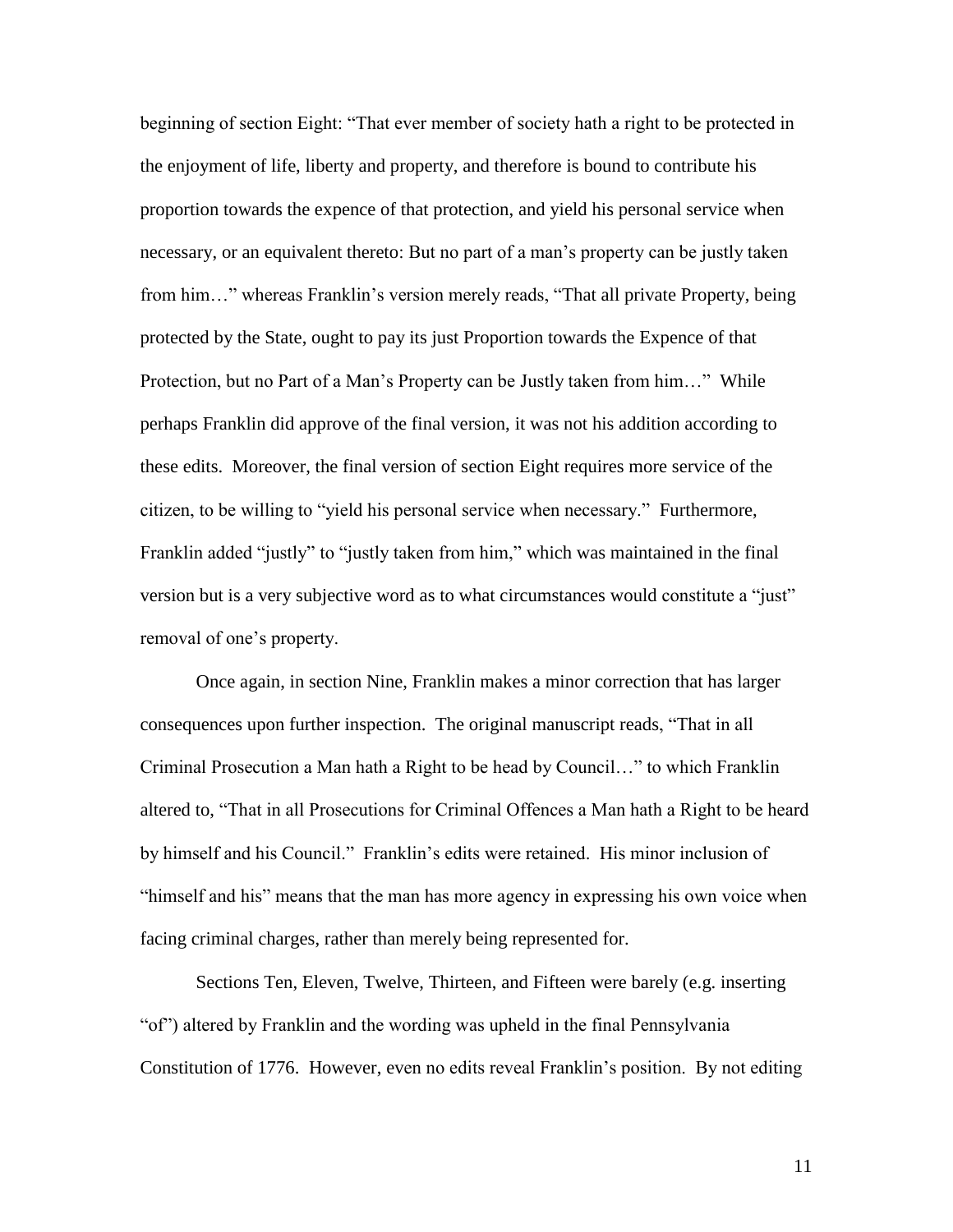these sections, it means that Franklin approved of these sections which include rights regarding warrants, trial by jury, freedom of speech and writing, freedom of press, right to emigrate, and even the right to bear arms.

In section 14, Franklin added "Industry" to the list of "fundamental Principles, and a firm Adherence to Justice, Moderation, Temperance and Frugality [that] are absolutely necessary to preserve the Blessings of Liberty, and keep the Government free…" Justice and moderation or temperance fit into a larger historical context after Plato described them as virtues of the city in *The Republic* and are considered apart of the cardinal virtues. However, Franklin's reasoning for the inclusion of "industry," is interestingly more ambiguous. According to the Oxford English Dictionary, "industry" was utilized during Franklin's time with meanings such as: "exertion, effort, hard work, diligence; productive work especially manufacturing; or a particular form or sector of productive work, trade, or manufacture" (only later used more generally for commercial enterprises or industry-wide). Thus, Franklin seems to believe that the inclusion of exertion, hard work, and production are "absolute necessary to preserve the Blessings of Liberty and keep a Government free."

The last section to the 1776 Pennsylvania Declaration of Rights, section Sixteen, is the most crucial difference between Franklin's copy and the final version. Franklin's version reads without corrections:

That an enormous Proportion of Property vested in a few Individuals is dangerous to the Rights, and destructive of the Common Happiness, of Mankind; and therefore every free State hath a Right by its Laws to discourage the Possession of such Property.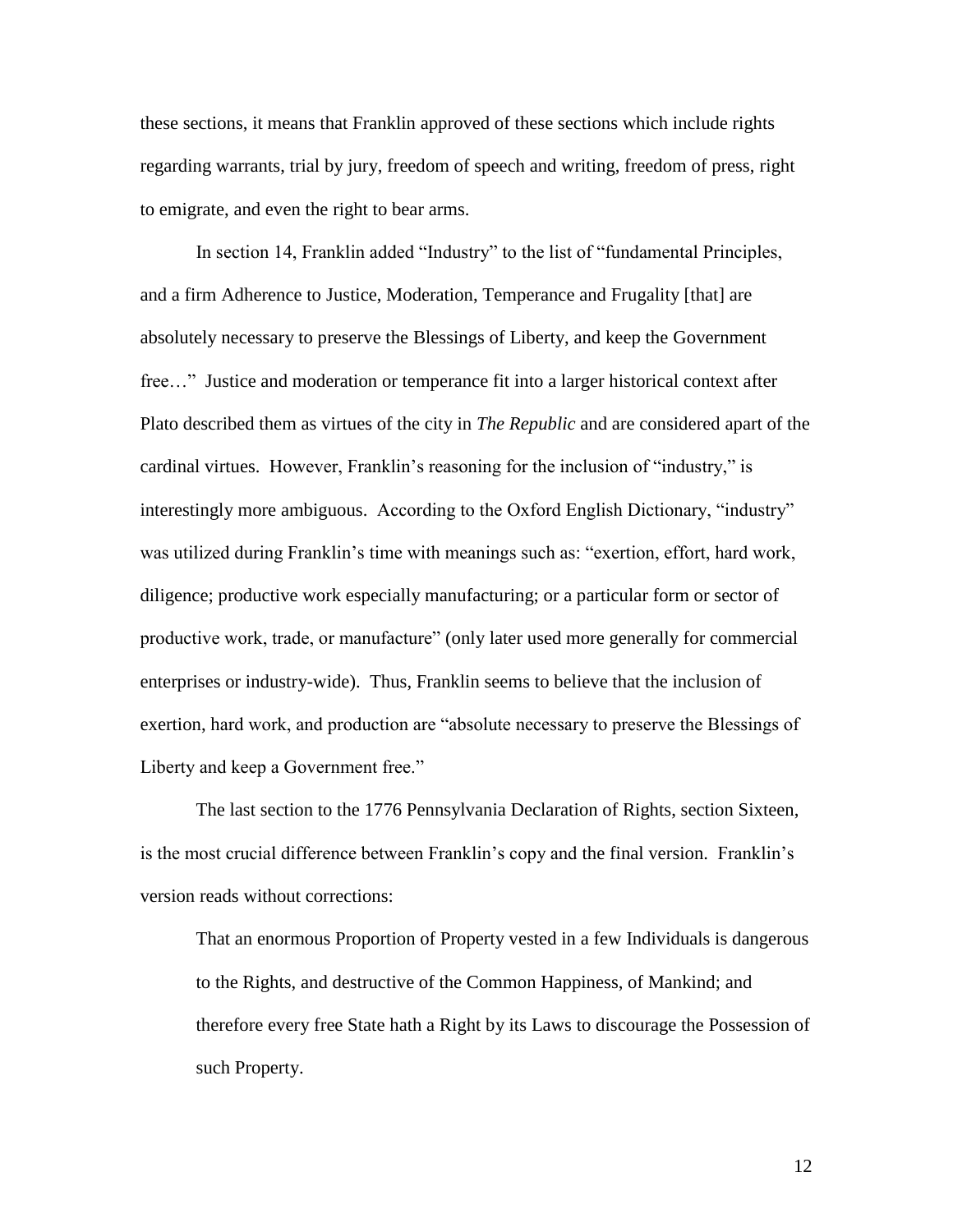However, section Sixteen of the final version reads:

That the people have a right to assemble together to consult for their common good, to instruct their representatives, and to apply to the legislature for redress of grievances, by address, petition or remonstrance.

These edits, and lack thereof, demonstrate that Franklin approved of the original section Sixteen. Even if he may have later approved of the revised version, his lack of edits on the first copy reveals that he was in agreement with its tenants. Considering the content of the section, this fact illustrates a part of Franklin's thought process. The first section Sixteen quite shockingly states that the excess accumulation of property in a few individual's hands is destructive and therefore the State has the right to "discourage the possession of such property" by law. The implications of this statement could have allowed for the removal of property if the State believed that an individual acquired too large a portion; and furthermore, if grounded only on this statement then the removal could be executed on quite subjective terms. Furthermore, the finalized version of section Sixteen granted people the right to "Assemble together to consult…petition or remonstrance," which is a provision that is not given in the Virginia Declaration (Selsam 178). This explicit allowance for "grievances" and "remonstrance" highlights how the Pennsylvania Constitution embraced democratic principles.

Overall, Franklin did not add or subtract a lot from the Pennsylvania Declaration of Rights; nevertheless, the details of what he did not take away reveal as much, or more, about his positions. Additionally, most of his edits were taking away unnecessary phrases that allowed for a broader interpretation of freedoms that would have altered if the process had been more akin to adding detailed explanatory edits.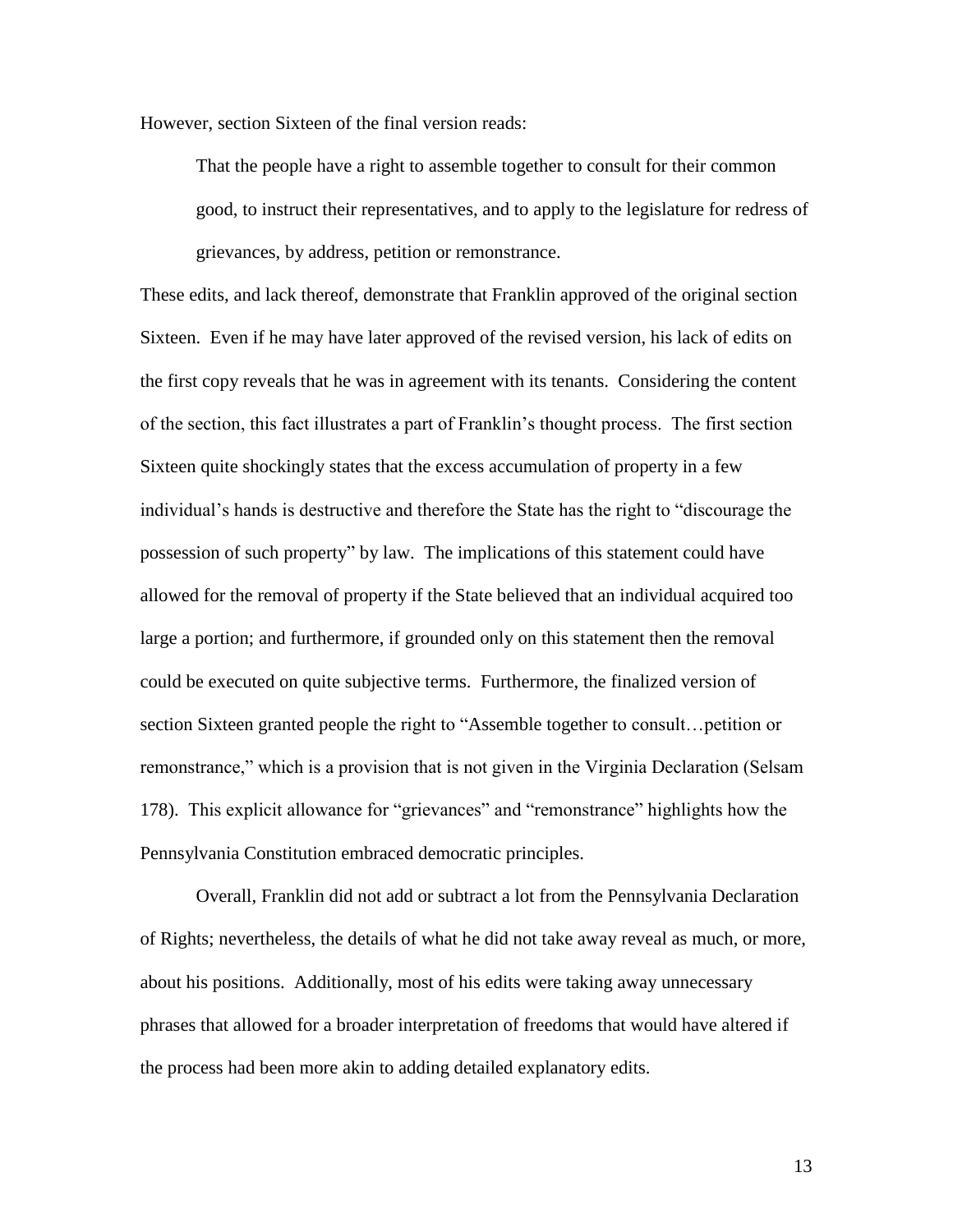Although the Declaration of Rights was largely preserved over time, there was almost immediate backlash to aspects of the framework of government outlined elsewhere. Controversy over the document rose to such heights both within and outside the state, that the state ratified a new constitution in 1790. The people who supported the radial 1776 Constitution were termed "Constitutionalists," in 1787 as "federalists," and after defeat to the national constitution "Antifederalists;" meanwhile, the challengers were termed "Republicans," in 1787 "nationalists," and afterwards "Federalists" (Crist 1990 vii). The constitution, particularly in its majoritarian democracy, had its flaws (Beeman 275). However, the document of 1776 had an inarguably lasting impact in that it pushed the country towards where it stands today, long after further revisions. It has been argued that "the Pennsylvania Constitution pointed the way toward a democratic future, even if the path toward that future was not straight…But however imperfect the handiwork of the framers of the Pennsylvania Constitution of 1776, they had taken an important step in the right direction" (Beeman 275).

Overall, both Franklin's changes and lack of alterations disclose a part of the process of formulating the Pennsylvania Constitution of 1776 and particularly the Declaration of Rights. The document itself would become referred in the  $21<sup>st</sup>$  century as "the most liberal constitution adopted during the Revolutionary period, was the culmination of the growth of democratic thought in Pennsylvania during the Eighteenth Century…parallel developments were to be found in other states, but in Pennsylvania alone did the democratic forces become dominant" (Thayer 197). While this outcome is extremely important, it is also worth noting the means employed to derive such a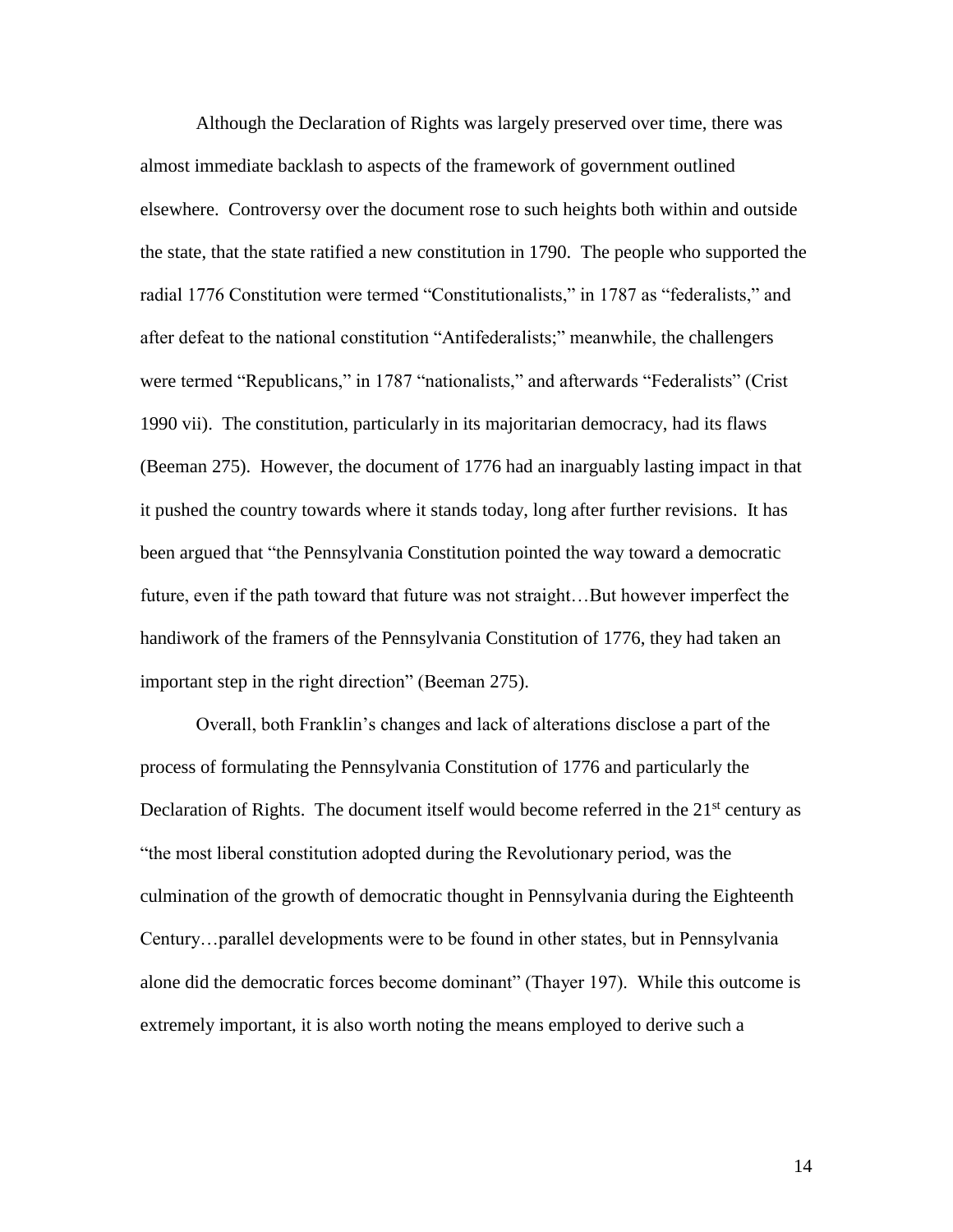significant end because such an investigation of original manuscripts can only uncover more about the development of America's democratic ideology.